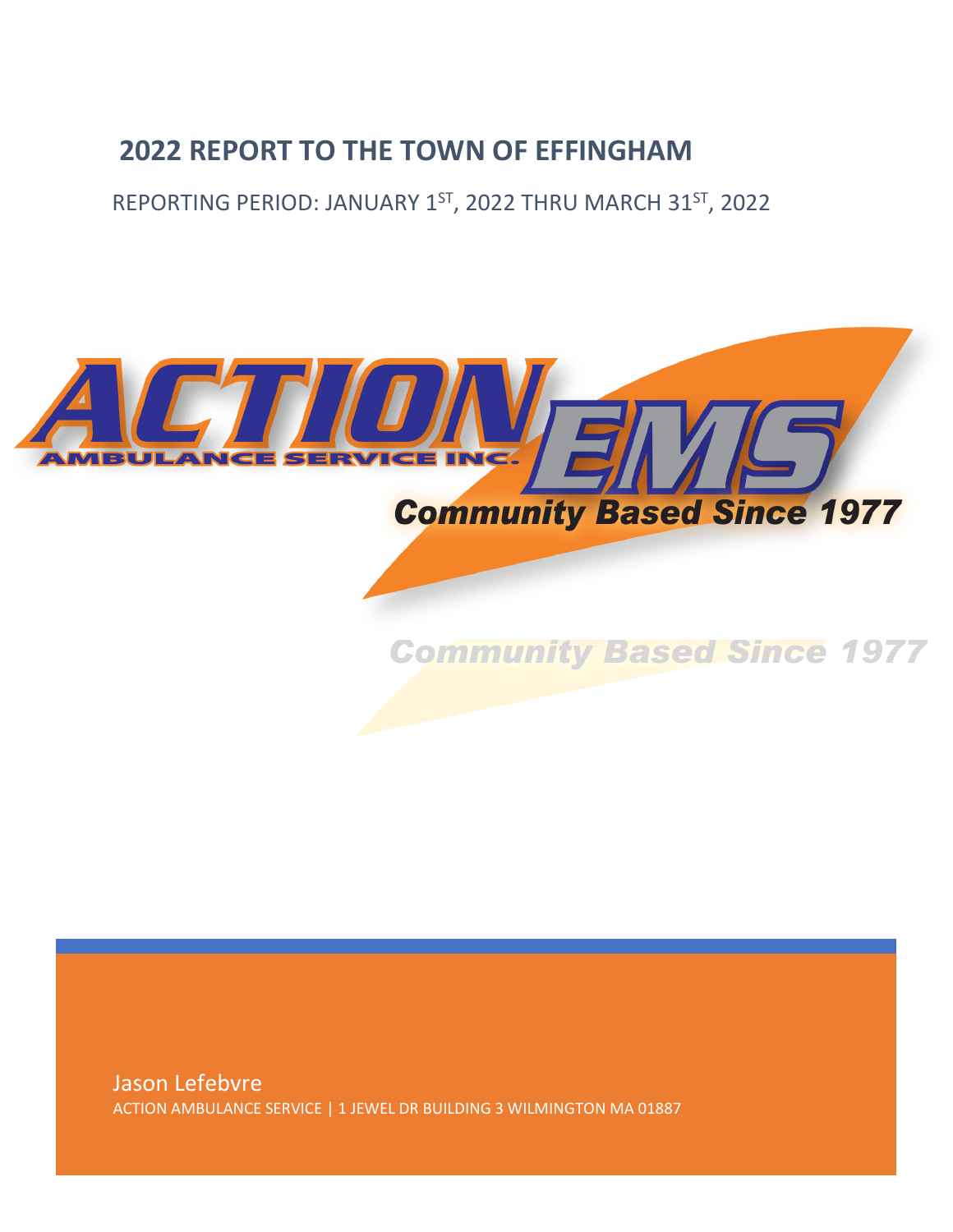#### Contents

ENSIC **TRIC Community Based Since 1977**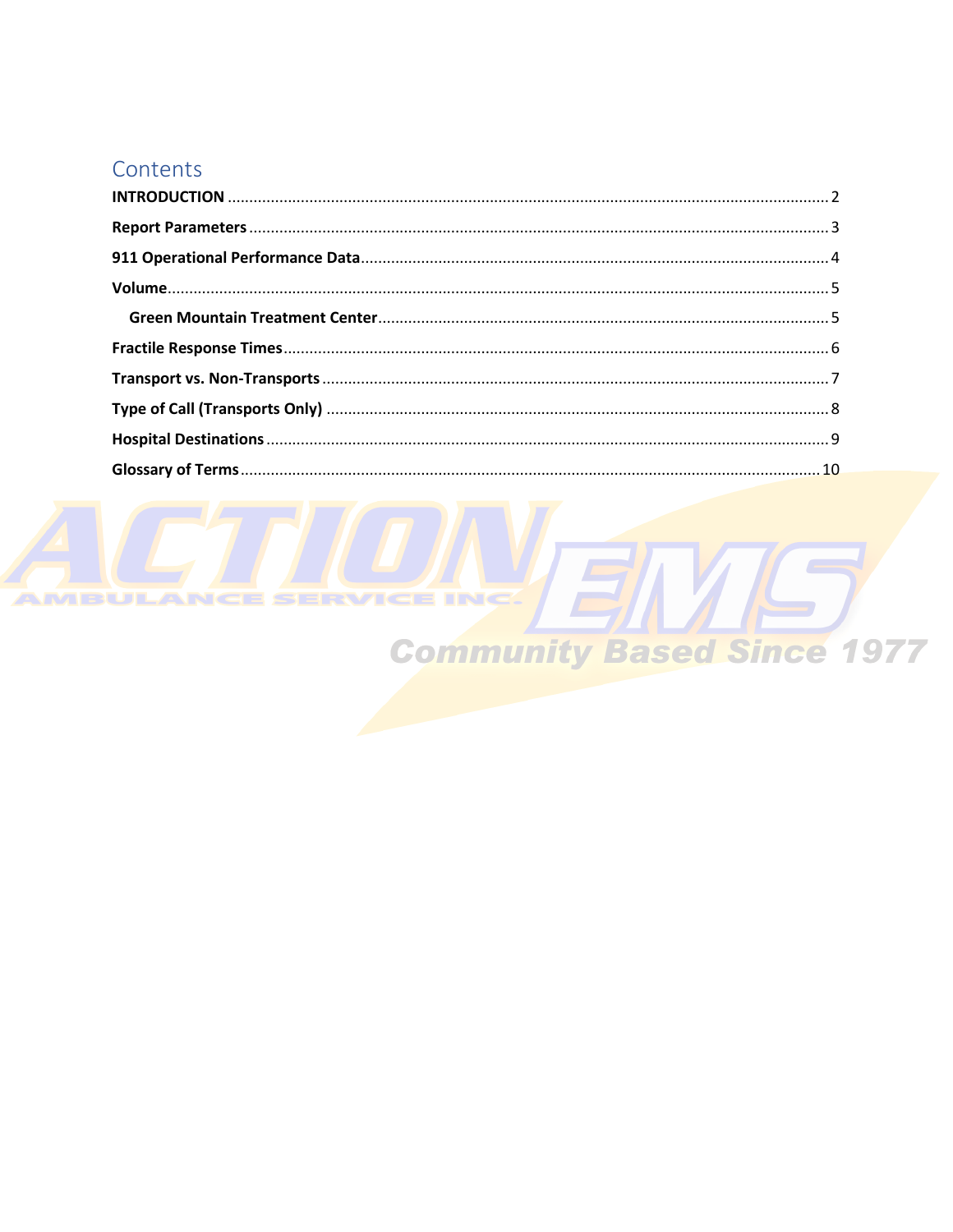#### <span id="page-2-0"></span>**INTRODUCTION**

This is the 2022 Monthly Report for the town of Effingham.

As we go forward, please feel free to make suggestions or requests into the type of data you would like to see.

Any questions, comments or concerns surrounding the contents of this report should be directed to:

**Community Based Since 1977** 

Action Ambulance Service Inc.

ATTN: Jason Lefebvre – Vice President

1 Jewel Dr Building 3

Wilmington Ma 01887

Email: jalefebvre@actionambulance.com

Thank You,



Management Team

Action Ambulance Service Inc.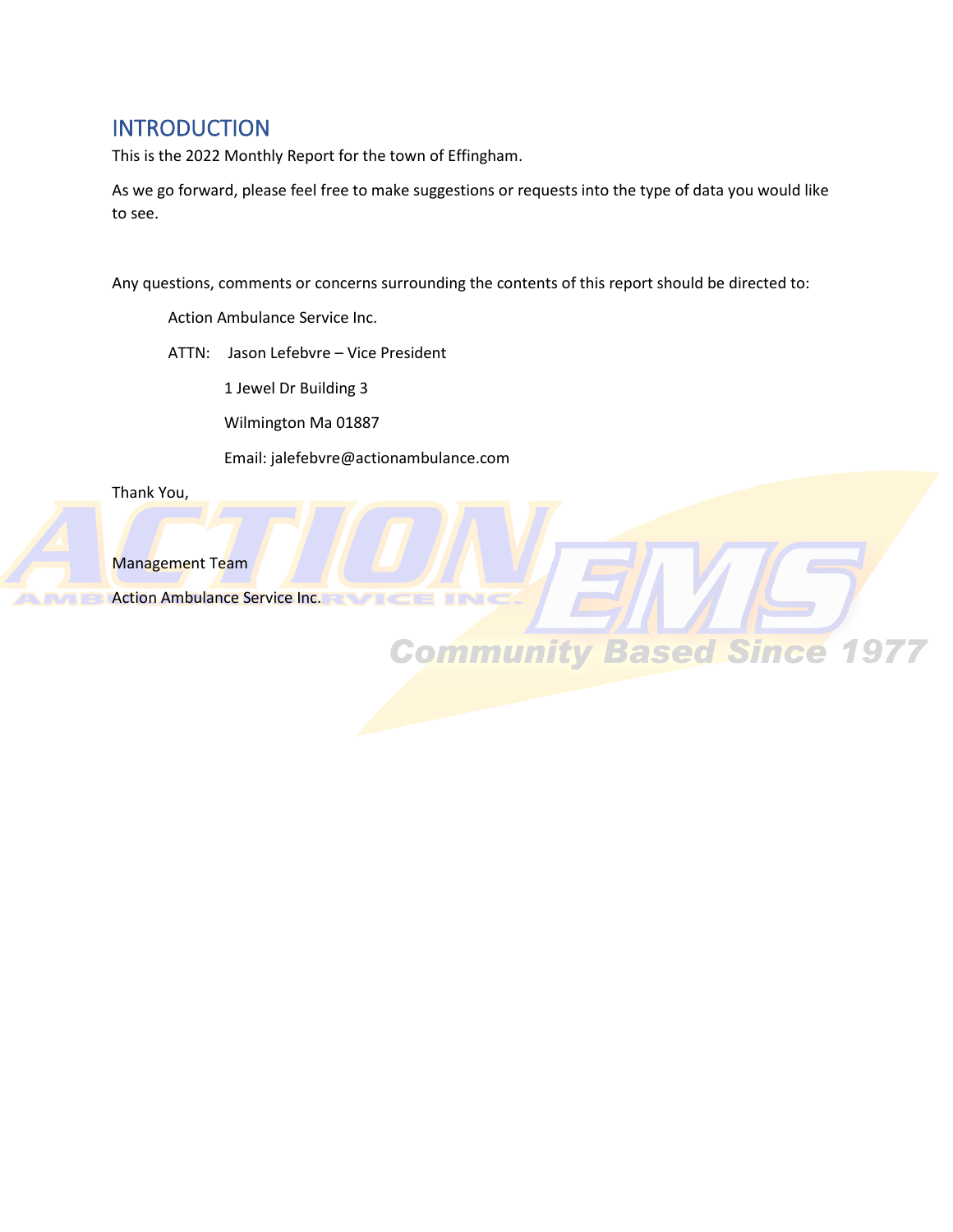#### <span id="page-3-0"></span>Report Parameters

Municipality: Effingham Population: Approximately 1,495 Geographic Size: 38.1 Sq. Miles Villages: Effingham, Center Effingham, Effingham Falls, South Effingham Primary Service: Consortium of 6 towns, sharing 3 ALS level transporting ambulances 24/7 Back-Up: As needed Performance Standards: Primary Response – 20 minutes 75% of the time, 30 minutes 100% of the time Out of Chute times under 60 seconds (1 minute)

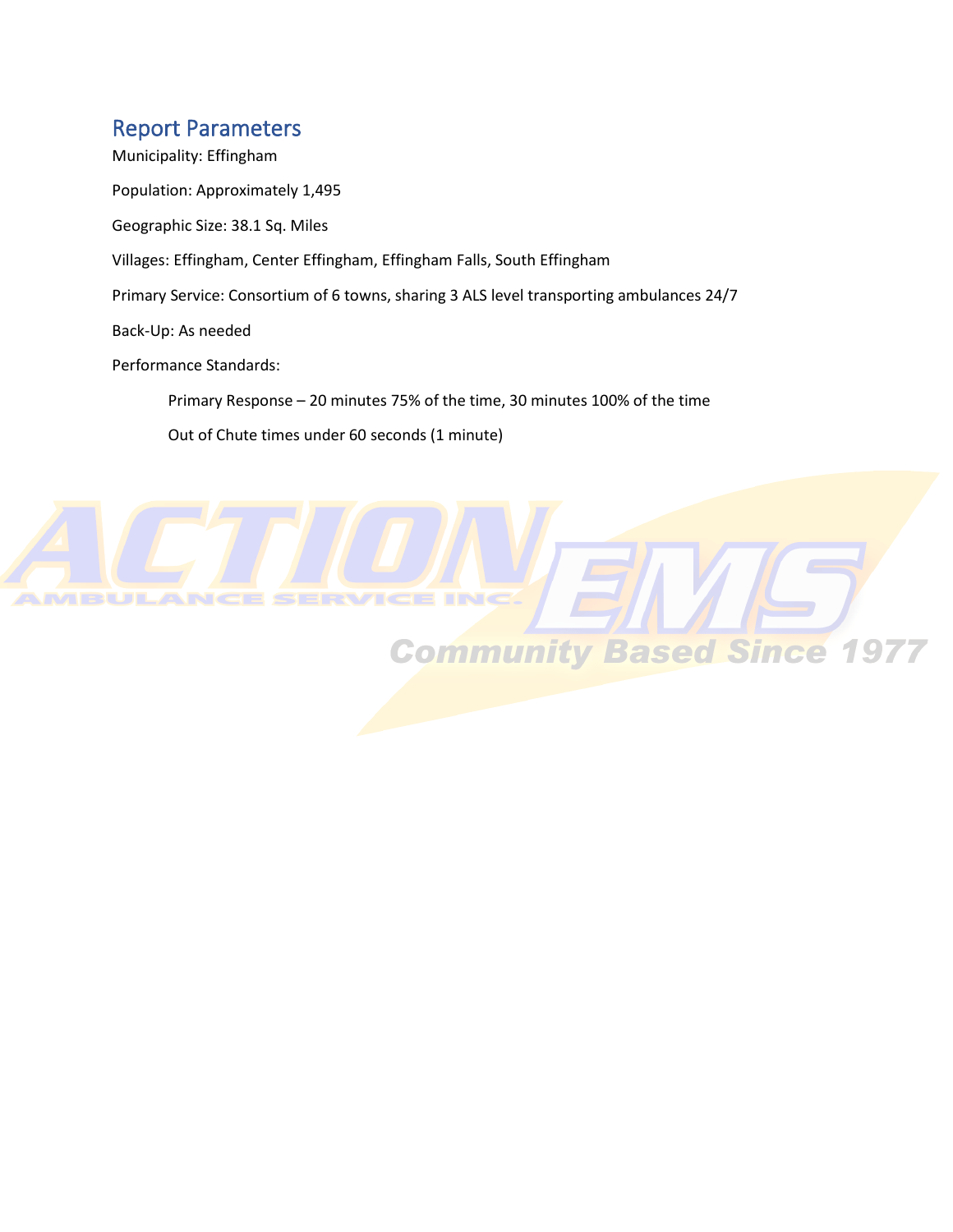# <span id="page-4-0"></span>911 Operational Performance Data

| <b>EFFINGHAM</b>   |            |             |              |              |
|--------------------|------------|-------------|--------------|--------------|
|                    | <b>OOC</b> | <b>RESP</b> | <b>SCENE</b> | <b>TRANS</b> |
| January            | 0.73       | 10.65       | 28.48        | 28.12        |
| February           | 3.27       | 12.48       | 24.30        | 37.73        |
| March              | 0.59       | 13.03       | 22.76        | 30.29        |
| <b>Grand Total</b> | 1.52       | 12.15       | 24.94        | 32.14        |



Times are represented in decimal format. This means that for every 0.1 noted it equals 6 seconds.  $\overline{\mathcal{L}}$  $\cup$ 2.5 = 2 minutes & 30 seconds / 7.1 = 7 minutes & 6 seconds / 20.25 = 20 minutes & 15 seconds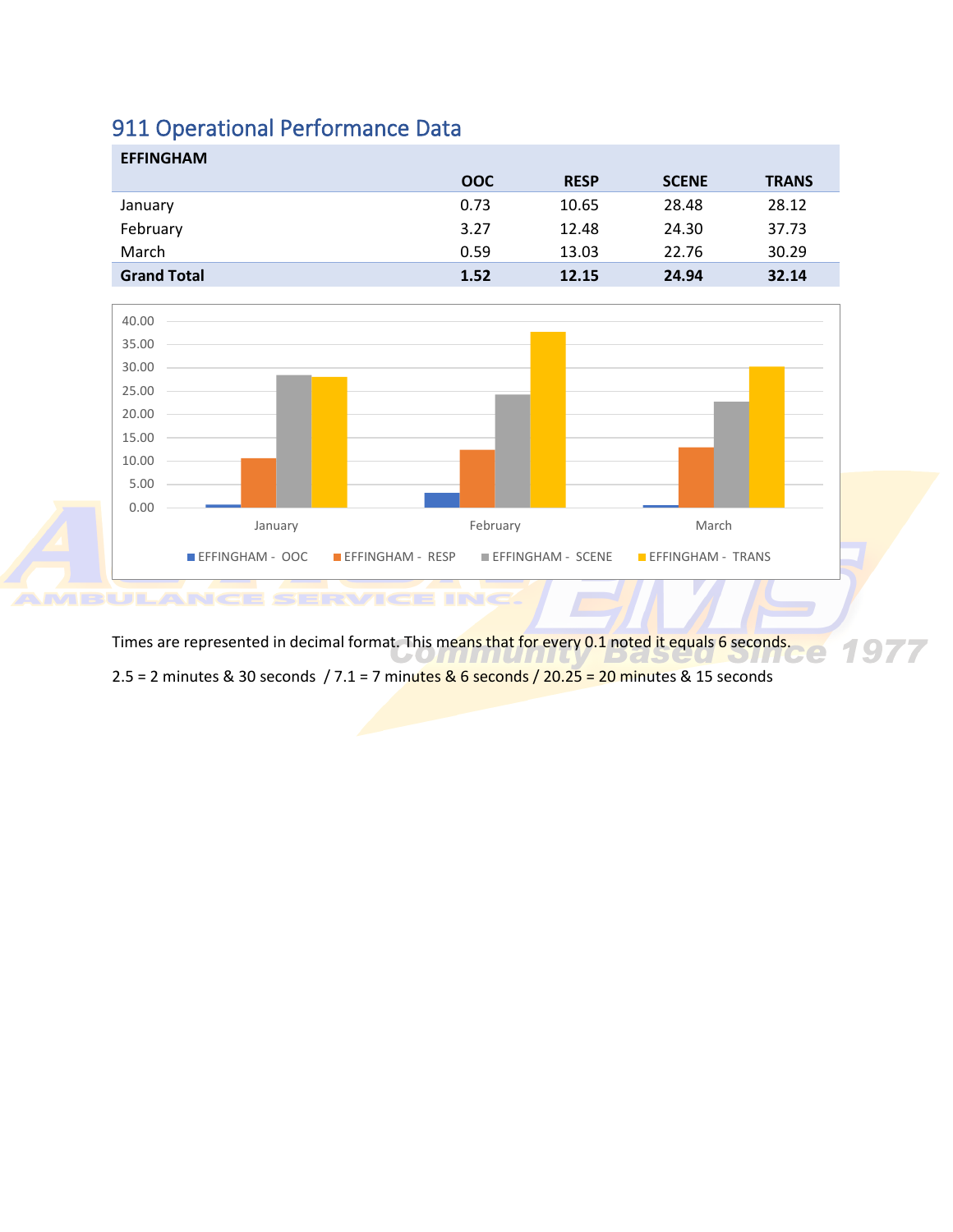## <span id="page-5-0"></span>Volume

|                    | <b>ALS</b> | <b>BLS</b>       |
|--------------------|------------|------------------|
| <b>EFFINGHAM</b>   | 82         | 4                |
| January            | 25         |                  |
| February           | 29         |                  |
| March              | 28         |                  |
| <b>Grand Total</b> | 82         | $\boldsymbol{a}$ |



#### <span id="page-5-1"></span>Green Mountain Treatment Center

|                         | January | <b>February</b> | <b>March</b> | <b>Grand Total</b> |
|-------------------------|---------|-----------------|--------------|--------------------|
| <b>EFFINGHAM</b>        |         |                 |              | 11                 |
| <b>244 HIGHWATCH RD</b> |         |                 |              | 11                 |
| Canceled By Fire        |         |                 |              |                    |
| Other                   |         |                 |              |                    |
| Transport               |         |                 |              | 8                  |
| <b>Grand Total</b>      |         |                 |              | 11                 |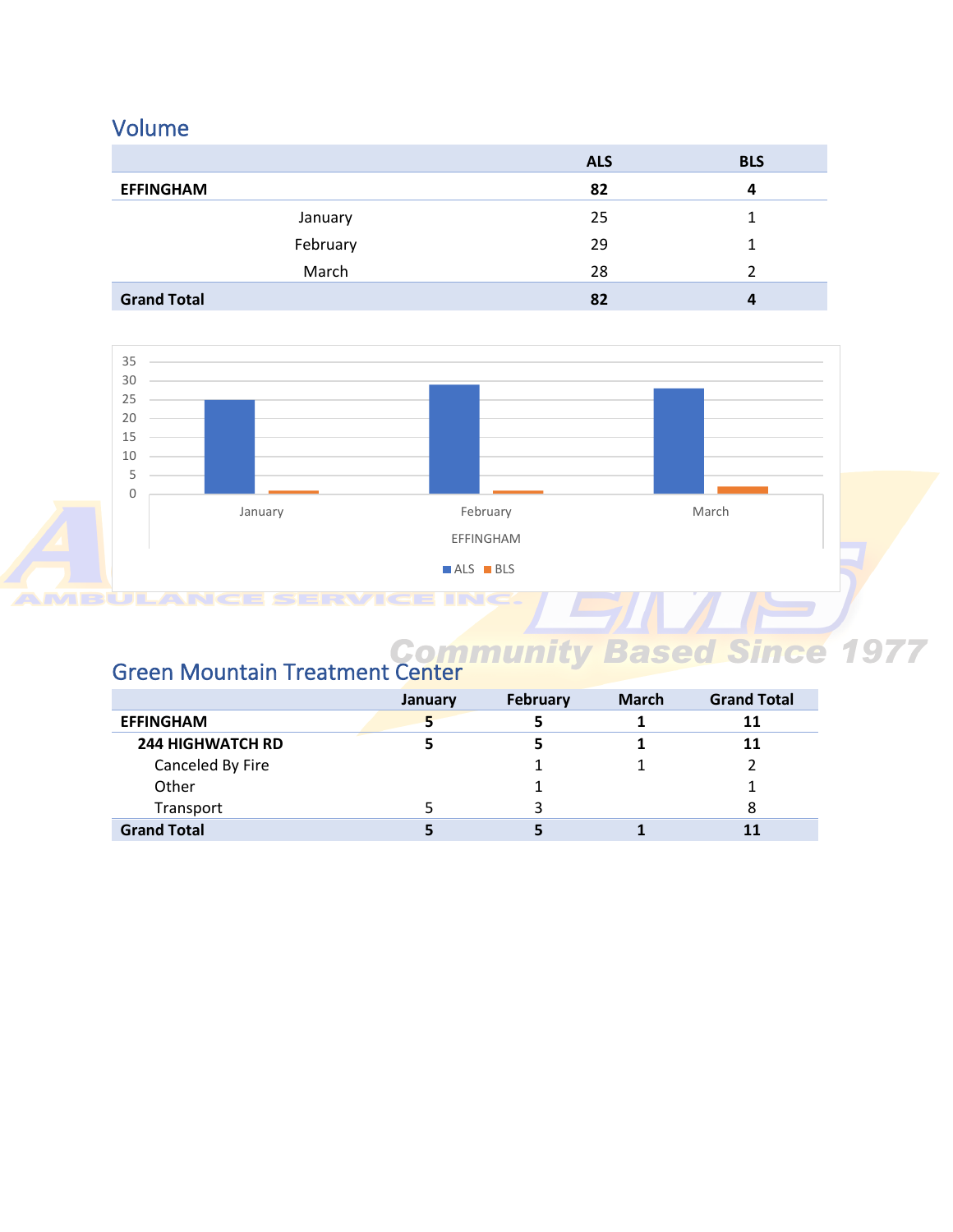### <span id="page-6-0"></span>Fractile Response Times

An

| <b>Minute</b>      | Count                   | %       | Cum#            | Run %   |       |      |
|--------------------|-------------------------|---------|-----------------|---------|-------|------|
| $0 - 1$            | $\overline{2}$          | 3.45%   | $\overline{2}$  | 3.45%   |       |      |
| $3 - 4$            | $\mathbf{1}$            | 1.72%   | 3               | 5.17%   |       |      |
| $4 - 5$            | 3                       | 5.17%   | 6               | 10.34%  |       |      |
| $5-6$              | 3                       | 5.17%   | 9               | 15.52%  |       |      |
| $6 - 7$            | 4                       | 6.90%   | 13              | 22.41%  |       |      |
| $7 - 8$            | 4                       | 6.90%   | 17              | 29.31%  |       |      |
| $8 - 9$            | $\mathbf{1}$            | 1.72%   | 18              | 31.03%  |       |      |
| $9 - 10$           | 6                       | 10.34%  | 24              | 41.38%  |       |      |
| $10 - 11$          | 5                       | 8.62%   | 29              | 50.00%  |       |      |
| $11 - 12$          | 3                       | 5.17%   | 32              | 55.17%  |       |      |
| $12 - 13$          | $\overline{2}$          | 3.45%   | 34              | 58.62%  |       |      |
| $13 - 14$          | $\overline{2}$          | 3.45%   | 36              | 62.07%  |       |      |
| $14 - 15$          | $\overline{2}$          | 3.45%   | 38              | 65.52%  |       |      |
| $15 - 16$          | 5                       | 8.62%   | 43              | 74.14%  |       |      |
| $16 - 17$          | $\mathbf{1}$            | 1.72%   | 44              | 75.86%  |       |      |
| $17 - 18$          | 3                       | 5.17%   | 47              | 81.03%  |       |      |
| $18 - 19$          | $\overline{\mathbf{4}}$ | 6.90%   | 51              | 87.93%  |       |      |
| $19 - 20$          | $\overline{2}$          | 3.45%   | 53              | 91.38%  |       |      |
| $21 - 22$          | 1 <sup>2</sup>          | 1.72%   | 54              | 93.10%  |       |      |
| $25 - 26$          | $\mathbf{1}$            | 1.72%   | 55 <sub>2</sub> | 94.83%  |       |      |
| $27 - 28$          |                         | 1.72%   | 56              | 96.55%  | Since | 1977 |
| 30-31              | 1                       | 1.72%   | 57              | 98.28%  |       |      |
| 46-47              | $\mathbf{1}$            | 1.72%   | 58              | 100.00% |       |      |
| <b>Grand Total</b> | 58                      | 100.00% |                 |         |       |      |

**Count - Number of runs with response times between minutes noted.** 

**% - Percent of calls the count (Column to the left) represents. This is only accounts for this particular row.**

**Cum # - Cumulative running count of calls. Accounts for & includes all of the previous rows in the total**

**Run % - Cumulative Running percentage of calls. Accounts & includes all the previous rows in the percentage represented.** 

**These numbers also only reflect calls where the responding unit has made it to the scene & made patient contact (Transport, Patient Refusal etc..)**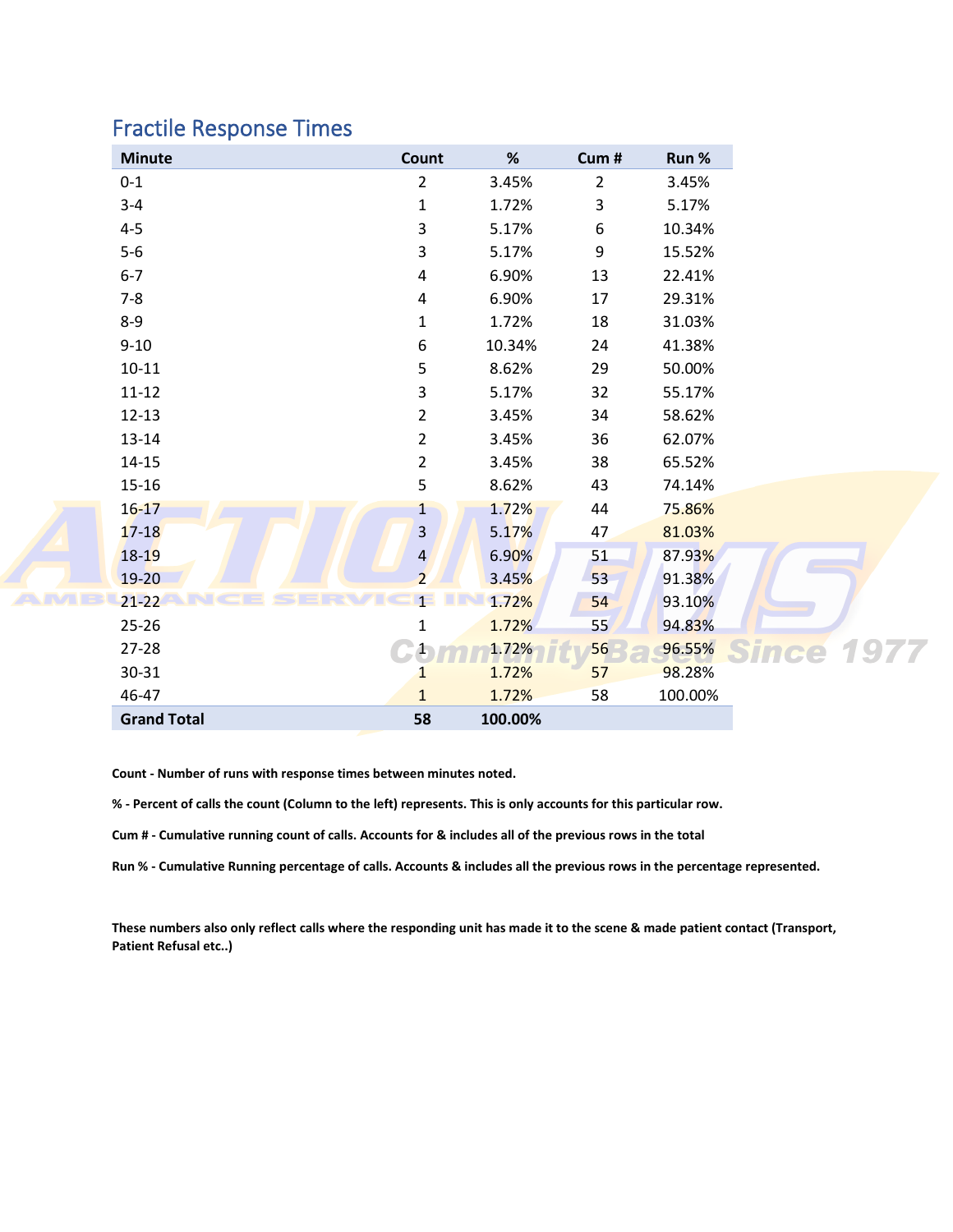# <span id="page-7-0"></span>Transport vs. Non-Transports

| <b>EFFINGHAM</b>       |         |                 |               | <b>EFFINGHAM</b><br><b>Total</b> |
|------------------------|---------|-----------------|---------------|----------------------------------|
|                        | January | <b>February</b> | <b>March</b>  |                                  |
| Non_Transports         | 12      | 14              | 13            | 39                               |
| Canceled By Fire       | 6       | 7               | 6             | 19                               |
| Canceled By Police     | 1       | 1               |               | $\overline{2}$                   |
| <b>DOS</b>             |         |                 | 1             | $\mathbf{1}$                     |
| Fire Dept standby      |         | 1               |               | 1                                |
| Other                  | 1       | 3               | $\mathcal{P}$ | 6                                |
| <b>Patient Refusal</b> | 4       | $\mathcal{P}$   | 4             | 10                               |
| <b>Transport</b>       | 14      | 16              | 17            | 47                               |
| <b>Grand Total</b>     | 26      | 30              | 30            | 86                               |

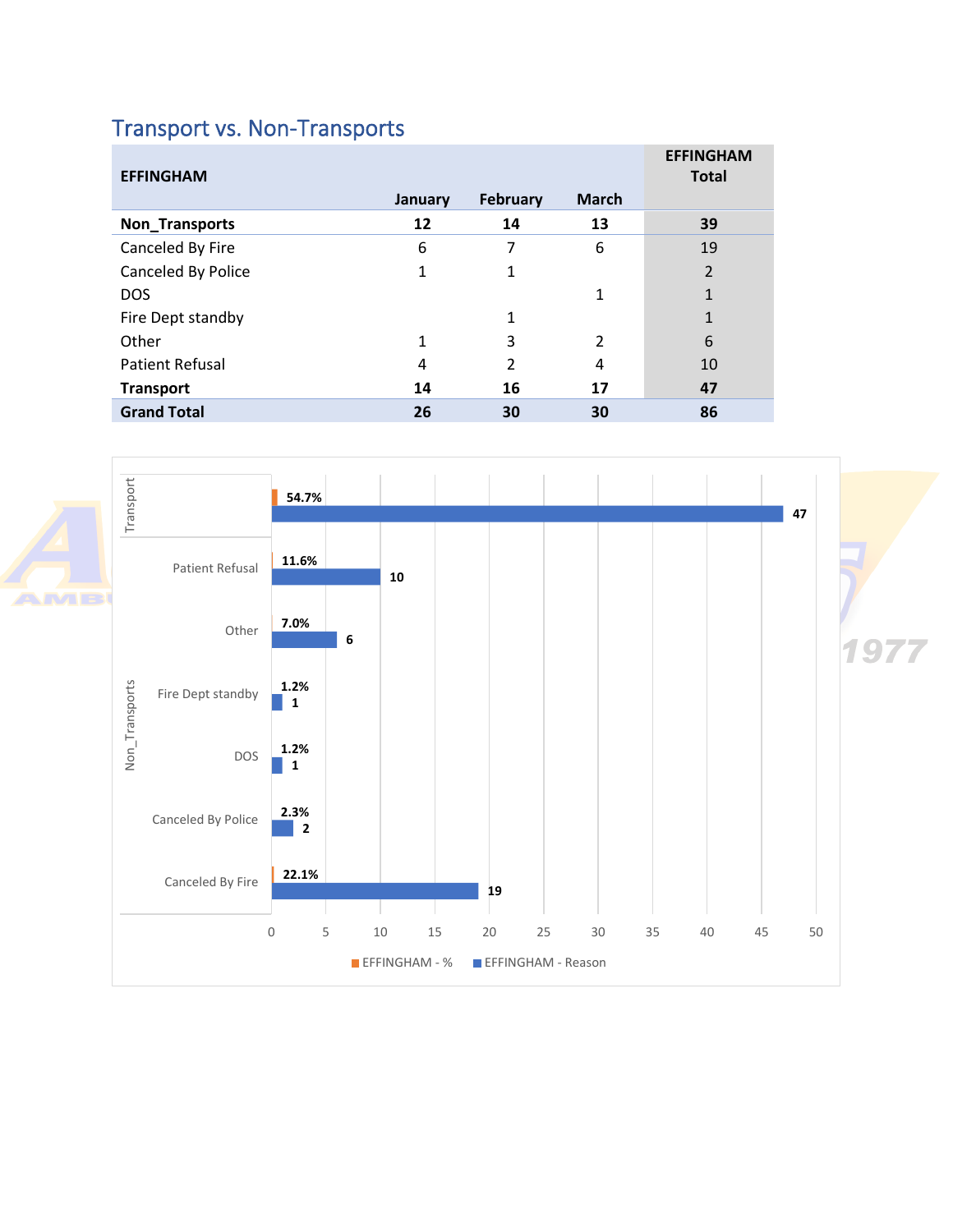# <span id="page-8-0"></span>Type of Call (Transports Only)

**AMB** 

| <b>EFFINGHAM</b>   |                |          |              | <b>EFFINGHAM</b><br><b>Total</b> |
|--------------------|----------------|----------|--------------|----------------------------------|
|                    | January        | February | <b>March</b> |                                  |
| Abdominal Pain     | 2              |          | 2            | $\overline{4}$                   |
| <b>BP Related</b>  |                |          |              | 1                                |
| Cardiac            | 5              | 1        |              | 6                                |
| Cardiac Arrest     |                |          | 1            |                                  |
| Musculoskeletal    | $\overline{2}$ | 5        | 2            | 9                                |
| Nausea/Vomiting    | 1              |          |              |                                  |
| OB/GYN/GU          |                |          | 1            |                                  |
| Psychiatric        |                |          |              |                                  |
| Respiratory        |                |          | 4            | 5                                |
| <b>Seizures</b>    | 1              |          | 3            | 6                                |
| Sepsis             |                |          | 2            | 3                                |
| Sick Person        | 2              | 3        | 1            | 6                                |
| Substance          |                | 2        |              | 3                                |
| <b>Grand Total</b> | 14             | 16       | 17           | 47                               |
|                    |                |          |              |                                  |

EFFINGHAM

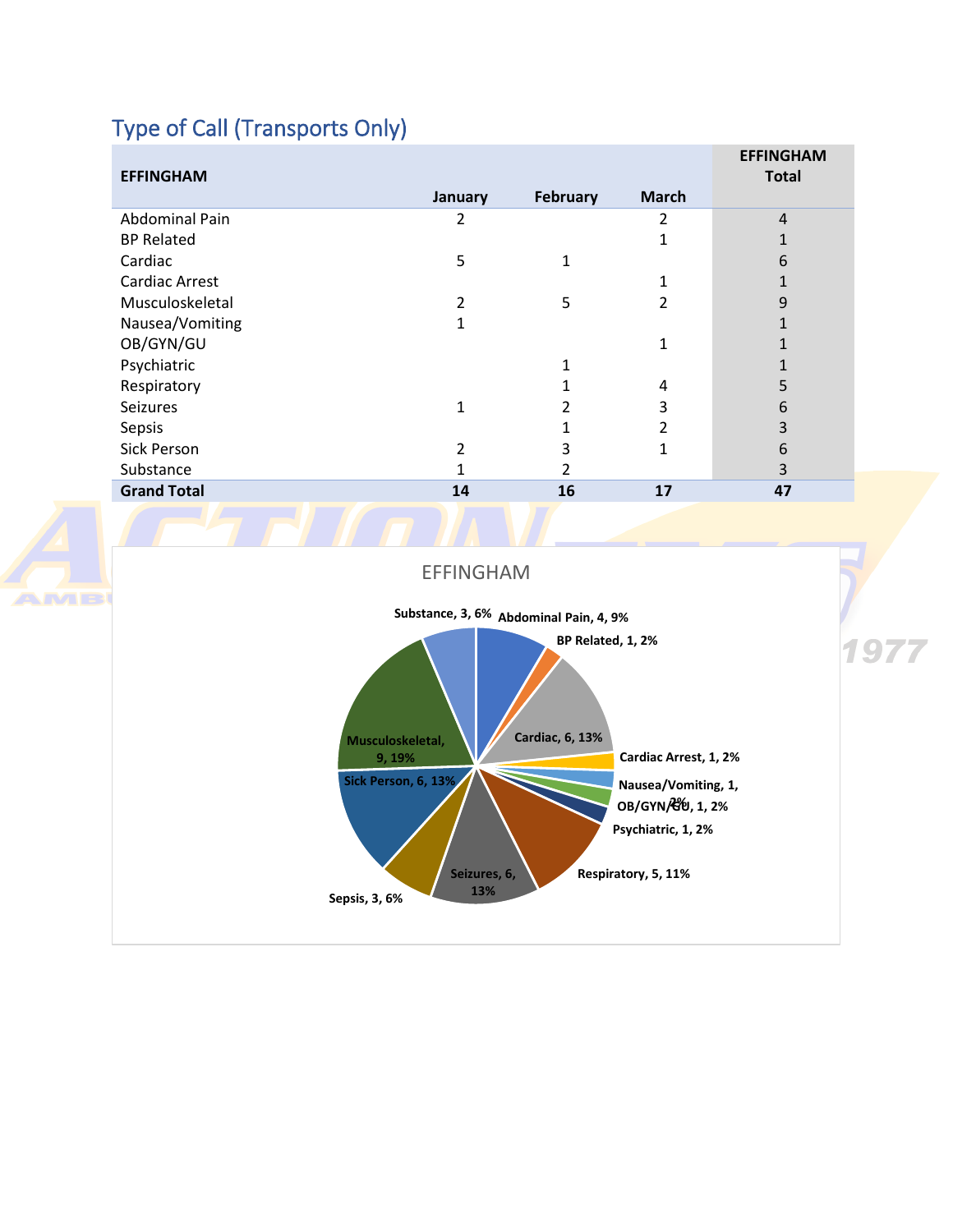# <span id="page-9-0"></span>Hospital Destinations

| <b>EFFINGHAM</b>                  |         |                 |              | <b>EFFINGHAM</b><br><b>Total</b> |
|-----------------------------------|---------|-----------------|--------------|----------------------------------|
|                                   | January | <b>February</b> | <b>March</b> |                                  |
| <b>HUGGINS HOSPITAL (NH)</b>      | 13      | 11              | 14           | 38                               |
| MEMORIAL HOSPITAL (THE) (NH)      | 1       |                 | 3            | 6                                |
| PORTSMOUTH REGIONAL HOSPITAL (NH) |         | 1               |              | 1                                |
| WENTWORTH DOUGLASS HOSPITAL (NH)  |         | 1               |              | 1                                |
| <b>Grand Total</b>                | 14      | 15              |              | 46                               |

\* Indicates a destination that is not one of the listed above or is not built into our system

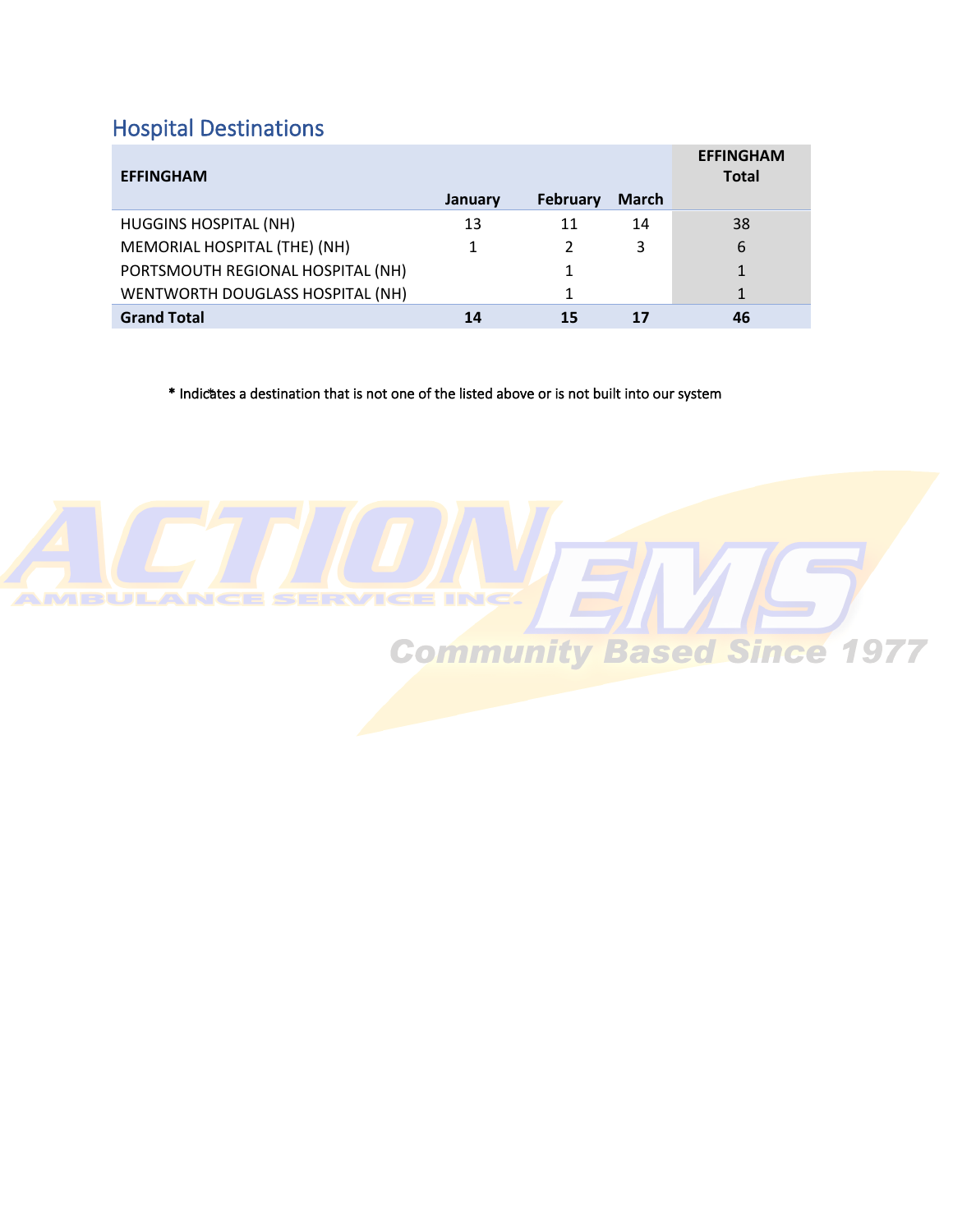# <span id="page-10-0"></span>Glossary of Terms

**AMR** 

| 1st quarter             | January 1st through March 31st                                                                                                                                                     |
|-------------------------|------------------------------------------------------------------------------------------------------------------------------------------------------------------------------------|
| 2nd Quarter             | April 1st through June 30th                                                                                                                                                        |
| 3rd Quarter             | July 1st through September 30th                                                                                                                                                    |
| <b>4th Quarter</b>      | October 1st through December 31st                                                                                                                                                  |
| A-EMT/Advanced          | Level of certification/licensure that allows the person to operate, to the<br>Basic Life Support level, with a few select skills from the ALS level (IV's,<br>certain medications) |
| <b>ALS</b>              | Advanced Life Support. Care provided by any level of<br>certification/licensure higher than a Basic EMT (EMT). This includes an<br>Advanced EMT or a Paramedic                     |
| <b>AMS</b>              | <b>Altered Mental Status</b>                                                                                                                                                       |
| <b>BLS</b>              | Basic Life Support. Care provided at the basic EMT (EMT) level. No<br>advanced skills are performed.                                                                               |
| <b>BP</b>               | <b>Blood Pressure</b>                                                                                                                                                              |
| Complaint               | What is the patient complaining of or reason for call                                                                                                                              |
| <b>CVA/TIA</b>          | Cerebral Vascular Accident/Transient Ischemic Attack                                                                                                                               |
| <b>Destination</b>      | The facility/hospital the patient is transported to.                                                                                                                               |
| <b>Destination Time</b> | The time the unit signs off at destination                                                                                                                                         |
| <b>DOS</b>              | <b>Dead on Scene</b>                                                                                                                                                               |
| <b>EMT</b>              | Level of certification/licensure that allows the person to operate at the<br>Basic Life Support level of care                                                                      |
| <b>ETOH</b>             | Abbreviation for ethanol alcohol. Type of alcohol found in "Adult"<br>beverages                                                                                                    |
| GI                      | Gastrointestinal - Anything to do with the digestive system                                                                                                                        |
| <b>MVA</b>              | <b>Motor Vehicle Accident</b>                                                                                                                                                      |
| <b>Non-Transports</b>   | A response that does not result in a transport of a patient.                                                                                                                       |
| OB/GYN/GU               | Obstetrical, Gynecological or Genitourinary emergencies                                                                                                                            |
| <b>On Scene Time</b>    | The time when the unit signs off on scene                                                                                                                                          |
| OOC                     | Abbreviation for Out of Chute Time                                                                                                                                                 |
| Out of Chute            | The time calculated from dispatched to actually in the truck responding                                                                                                            |
| <b>Paramedics</b>       | Highest level of certification/licensure in pre-hospital care. Provide all<br>levels of Advanced Life Support care (Medications, IV, IO, Cardiac<br>Monitoring & 12-Lead ECG, etc) |
| <b>Reasons</b>          | A generalized grouping of why patient called 911 or the complaint<br>patient gave to crew.                                                                                         |
| <b>RES</b>              | Abbreviation for Response Time                                                                                                                                                     |
| <b>Response Time</b>    | The time calculated from dispatch to on scene                                                                                                                                      |
| <b>Responses</b>        | The total number of calls Action responded to in the municipality. It<br>includes both transports & Non-Transports                                                                 |